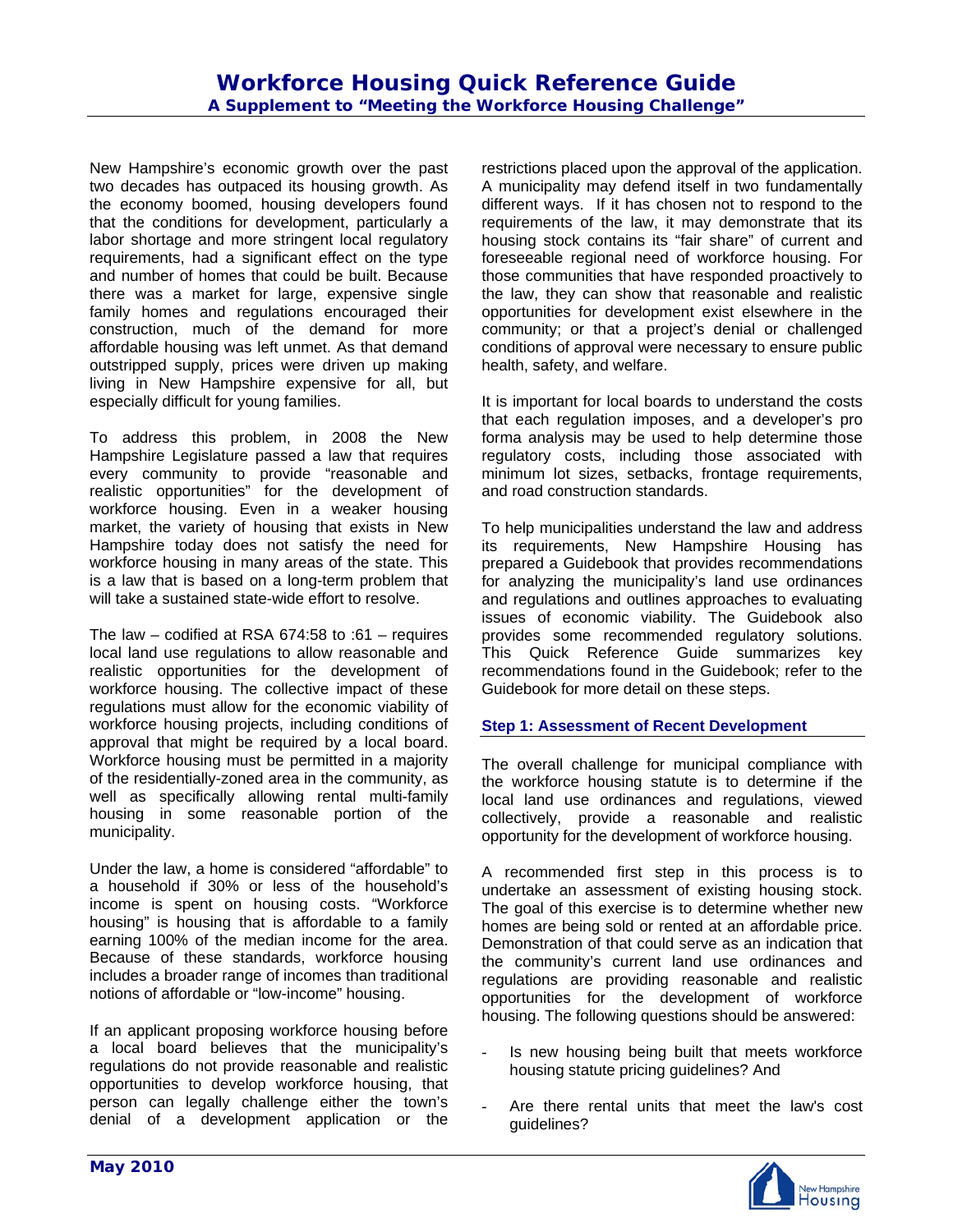The local assessor's office should have a list of all property sales that have occurred. If the assessing data are up to date (use equalized data), community assessments should generally reflect local market conditions. From these data, determine the following:

- a. Over the last year, identify the sales prices of primary preexisting homes, new homes, including condominiums. Using the NHHFA Workforce Housing Purchase and Rent Limit recommendations, determine what targeted home purchase price is applicable to the community. Separate analyses of these data should be conducted for existing homes and newly constructed homes, as data corresponding to new home sales will provide an indication as to the effectiveness of current land use ordinances and regulations in providing opportunities to develop workforce housing. Existing home sales will demonstrate the overall affordability of owner occupied housing in the community and will be useful as part of a fair share analysis, if you choose to undertake one; new home sales will reflect the development opportunities provided by the local regulations.
- b. Collect data on the number of rental units in the community and estimate their rental cost. This may require conducting a rental survey. NHHFA annually collects rental data for the entire state, and posts this along with data for larger communities on its website. If your community is not listed, consult with NHHFA to determine if information is available. These data may not be available for small communities, or the sample size may be too small to be statistically reliable. The NHHFA rental data will be reported in gross rents (which includes utility costs), which is the current value used to determine rental affordability under the workforce housing statute. As with owner-occupied housing, determine what percentage of the rental housing meets workforce housing target costs.

# **Step 2: Analyze the Data**

The information collected might help the community determine if it is meeting its "fair share" of the current and future regional need for workforce housing if that "fair share" has been determined. But more importantly, it should help determine if there is adequate availability and opportunity to construct housing that can meet the targeted price and rental figures. If developments are being approved with homes that meet statutory affordability terms, then the municipality's land use regulations may be in compliance with the statute.

"Fair share" may best be regarded as a principle, instead of as a quota. Providing opportunity for workforce housing development is the key to meeting the requirements of the workforce housing statute. If a community claims the existing housing stock is adequate to meet its regional fair share, it must be prepared to defend its decision if it is challenged. The regional need and the municipality's "fair share" of that need would have to be determined.

# **Step 3: Audit Local Land Use Regulations**

Based on the housing assessment, a picture of a community's housing stock should begin to emerge. If a determination is made that the community does not provide an opportunity for the development of workforce housing, then the municipality should undertake an audit of its land use regulations to determine how they should be amended.

The following steps should be considered when performing an audit of local land use regulations:

- a. Initiate a dialogue with the local development community to help identify the local land use ordinances and regulations that frustrate or impede developers' ability to build workforce housing. An open meeting to obtain feedback can be very effective. Builders, land surveyors/engineers and land use attorneys may provide useful information as the municipality addresses this question.
- b. Review local land use regulations to ensure that basic requirements of the law are met.
	- i. Are there opportunities for the construction of multi-family housing and specifically for the construction of buildings containing five or more dwelling units?
	- ii. Does more than 50 percent of areas in which residential uses are permitted provide for reasonable and realistic opportunities for the development of workforce housing?
- c. Review development standards for hidden "cost drivers." Specific land use ordinances and regulations including those design standards contained with a municipal subdivision and site plan review regulations may need to be amended in order to provide the opportunity for the development of economically viable workforce housing. Specific strategies for providing such opportunities may include: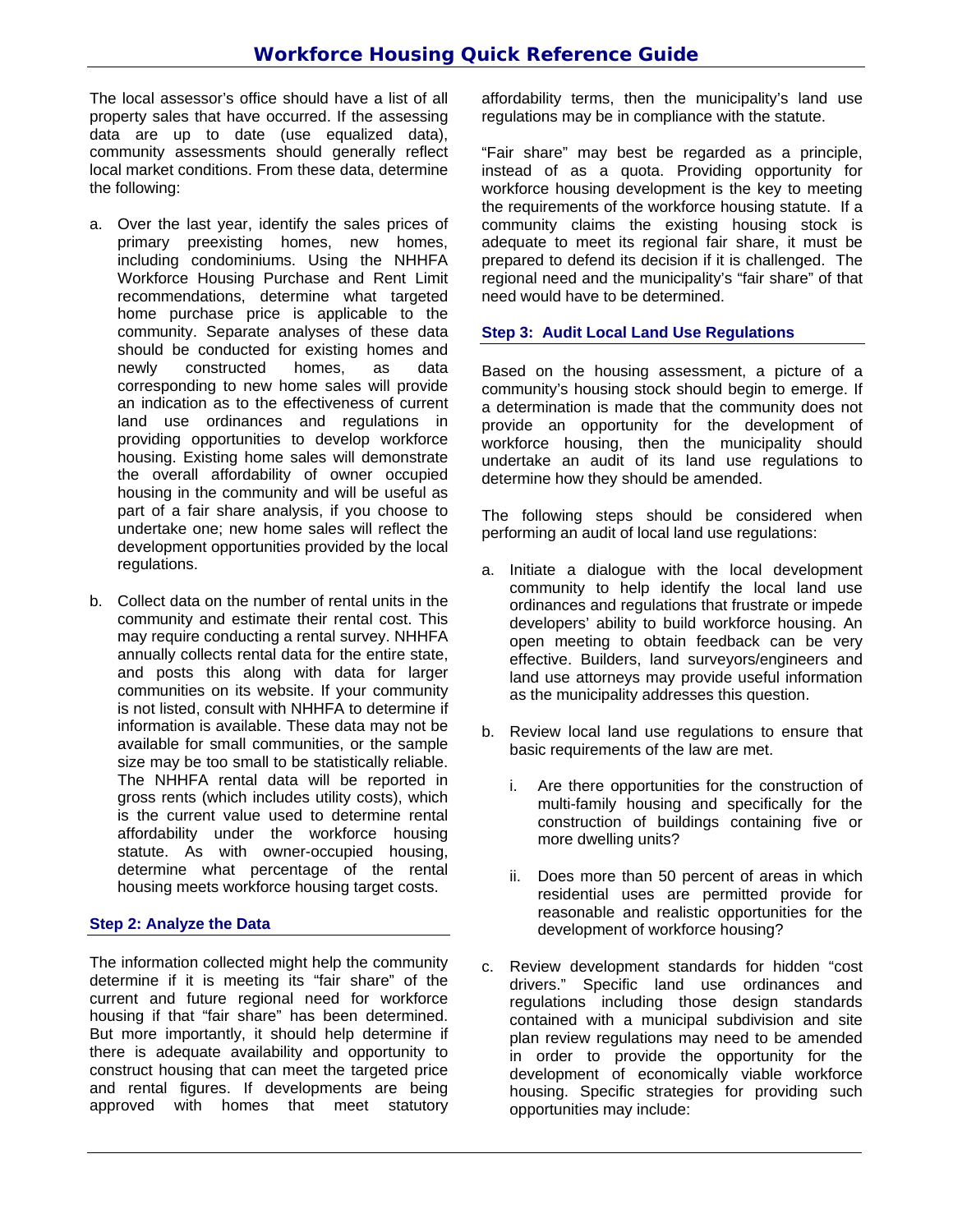- i. Remove or loosen building permit limitations and phasing requirements. Such restrictions can substantially add to the cost of a development.
- ii. Allow homes to be built on back lots with limited road frontage requirements.
- iii. Reduce minimum frontage requirements. With road cost ranging from \$200–600 per foot, this can result in significant savings.
- iv. Increase density and allow lot sizes to be dictated by soil suitability for on-site subsurface sewage disposal.
- v. Reduce road width requirements. In most residential developments, 20 to 22 feet of pavement width is adequate for low volume residential street access.
- vi. Review current construction standards pertaining to storm water drainage and utilities. Where appropriate, using open drainage can significantly reduce cost compared to curb and closed drainage conditions.
- vii. Reduce minimum yard and setback requirements, including wetland setbacks.
- viii. Permit the construction of a variety of housing types, including duplex, triplex, townhouse, and garden style buildings.
- ix. Waive or reduce impact fees and growth management limits for qualifying projects.

#### **Step 4: Zoning Tools for Compliance**

Implementing some of these regulatory strategies will assist communities in reducing unnecessary development costs, and in the process help to provide reasonable and realistic opportunities for workforce housing development.

Beyond simply reducing development costs, a community may want to use other regulatory tools to induce the development of more affordable housing, such as inclusionary zoning and accessory dwelling units. To review some of these options, consult *Housing Solutions* handbook, available on the NHHFA website. The Guidebook also contains many of these ideas and others.

To help local land use boards in their workforce housing efforts, a community may want to create a local housing commission (see RSA 674:44-h).

## **Step 5: Ongoing Local Regulatory Review**

Even as communities work toward meeting the requirements of the workforce housing statute, they must also recognize a commitment to do so in the future. Local planning boards should review local housing market data on a regular basis to understand trends in housing costs. They should also evaluate all future proposals to amend land use regulations for the impact that such amendments might have on existing opportunities for workforce housing development.

## **Step 6: Keeping Housing Affordable**

If a community has amended its land use ordinances and regulations to provide for workforce housing opportunities, it should also consider appropriate measures to ensure that workforce housing that gets developed stays affordable to those whom it is intended to benefit. Although long-term affordability is not required, it may be appropriate in some circumstances. It may be particularly important where a municipality has provided regulatory relief to ensure the economic viability of the development or has provided some other incentive to foster the creation of workforce housing.

As a condition of a workforce housing approval, a local land use board can require that the sales prices or rents of affordable units be controlled through deed restrictions to ensure long-term affordability.

#### **Step 7: Review Planning Board Procedures**

The workforce housing statute sets out a series of specific actions which must be followed, by both an applicant and a local land use board when considering any workforce housing application.

To address the procedural requirements of the law, planning boards should amend their site plan and subdivision regulations to create specific sections that outline the application requirements for workforce housing. The following provisions are recommended:

- a. Amend application forms to include workforce housing as a box to check off when applications are submitted, and in addition provide an area on the application to describe the project.
- b. Require a written outline of the proposed project, noting how many of the units will be workforce housing, along with other relevant details.
- c. Require a land appraisal reporting a current market value as if limited to the legally permissible highest and best use prior to any regulatory allowances, a development cash flow prospectus of sufficient